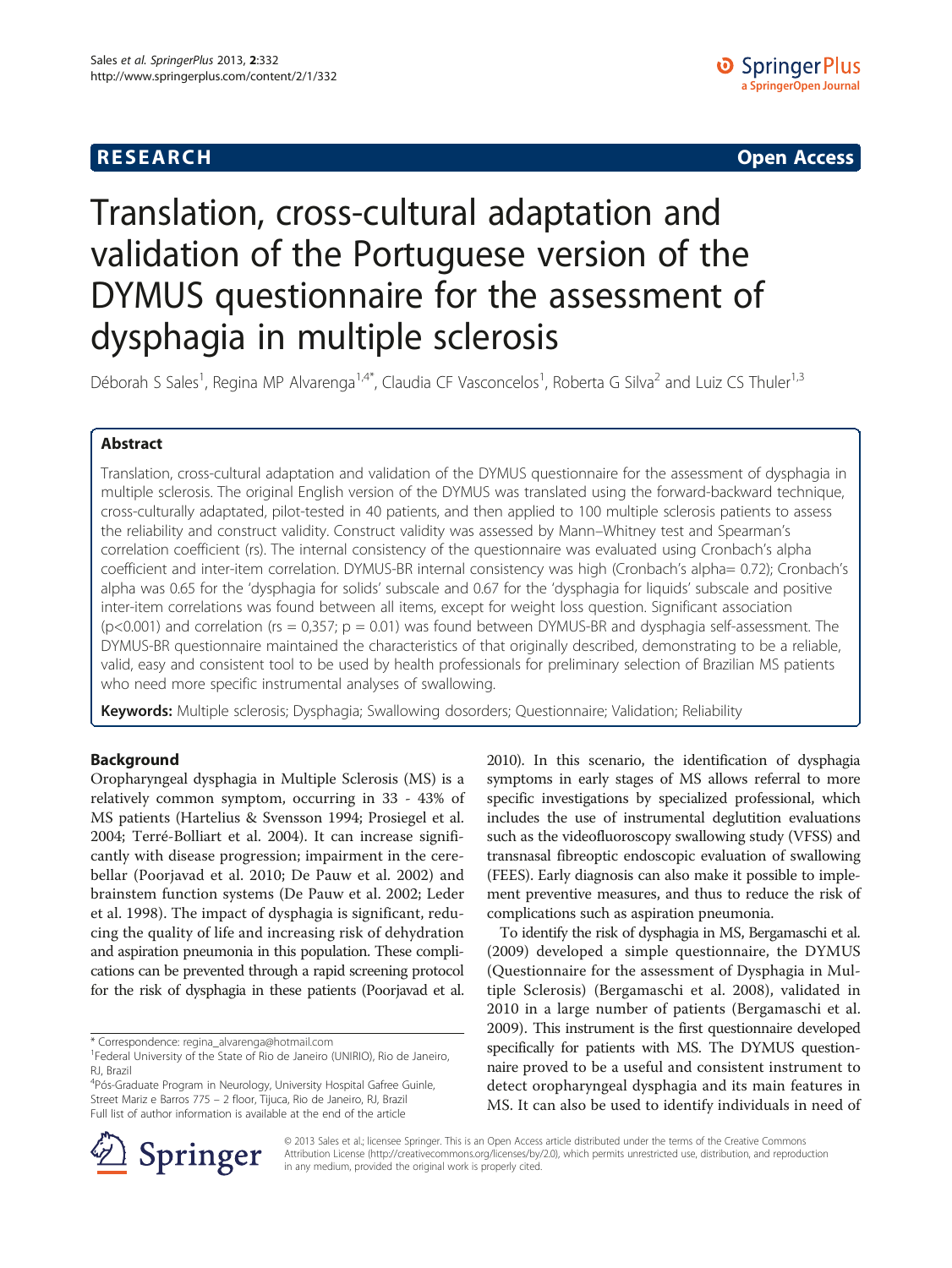more objective evaluations of swallowing and directing programs for prevention of aspiration. It also showed a very good correlation with swallowing problems and Expanded Disability Status Scales (EDSS) scores. Furthermore, it was associated with a very good internal consistency for both "dysphagia for solid" and "dysphagia for liquid" subscales (Bergamaschi et al. [2008](#page-5-0), [2009](#page-5-0)).

The purpose of this study was to translate, crossculturally adapt and validate to Portuguese the DYMUS questionnaire for the assessment of dysphagia in Multiple Sclerosis.

# Results

In total, 100 patients were included into the validation study. Sixty-nine percent of the patients was female. The mean age of the patients was 42.5 years, with a range between 13 and 69 years. The majority of patients (66.0%) had a relapsing-remitting form of MS. The median disease duration of the participants was 8 years (range: 0– 40 years), and their median EDSS score was 3 (range: 0–9). At the time of the interview 15 patients (15.0%) claimed to have swallowing problems (Table 1).

Table [2](#page-2-0) shows the percentages of positive responses to the DYMUS single questions. The mean DYMUS score was 1.58 (SD 1.95, range 0–8). The difficulty swallowing solid food (question  $# 1$ ) and food sticking (question  $# 4$ ) items showed the lowest frequency of positive responses  $(\leq 10\%)$ . According to DYMUS-BR, 58,0% of the patients were classified as having dysphagia, 31,0% had dysphagia for liquid food (positive scores on questions 2, 6 or 9) and 53.0% dysphagia for solid food (positive scores on questions 1, 3, 4, 5, 7, 8 or 10); 26.0% had dysphagia for solids and liquids simultaneously. For the 85 patients who reported no difficulty in swallowing by the initial question, 43 (50.6%) had positive responses to the DYMUS questionnaire and 11 of these (12.9%) were classified as having alarming dysphagia. The DYMUS questionnaire detected 3.5 times more dysphagia (53.0% versus 15.0%) than patients' self-assessment. Regarding the severity of dysphagia, 36.0% of patients were classified as mild dysphagia and 22.0% as alarming dysphagia, while most cases of mild dysphagia (33/36 = 91.7%) had not responded to the initial question "Do you have difficulty swallowing?". Almost half of alarming cases  $(10/22 = 45.5%)$  answered no to that same question. The Cronbach's alpha value of the DYMUS-BR was estimated to be 0.72, representing a high internal consistency, demonstrating consistency of the questionnaire items after translation to the Portuguese language. Cronbach's alpha coefficients of the 2 subscales dysphagia for solids and liquid were also calculated: The Cronbach's alpha of the 7-item dysphagia for solids questionnaire was 0.65 while that of the 3-item dysphagia for liquids questionnaire was 0.67. By analyzing the matrix of inter-item correlations (Table [3](#page-2-0)), a positive correlation

Table 1 Socio-demographic and clinical characteristics of the MS patients (n= 100)

| Variables                      | <b>Values</b>  |
|--------------------------------|----------------|
| Gender, N (%)                  |                |
| Female                         | 69 (69,0)      |
| Male                           | 31 (31,0)      |
| Age (years), N (%)             |                |
| $< 50$ anos                    | 71 (71,0)      |
| 50 anos ou mais                | 29 (29,0)      |
| MS <sup>a</sup> subtype, N (%) |                |
| Relapsing remitting            | 66 (66,0)      |
| Primary progressive            | 18 (18,0)      |
| Secondary progressive          | 16 (16,0)      |
| Disease duration (years)       |                |
| Median                         | 8              |
| Range                          | $(0 - 40)$     |
| <b>EDSS</b> b                  |                |
| Median                         | 3              |
| Range                          | $(0-9)$        |
| FS <sup>c</sup> pyramidal      |                |
| Median                         | $\overline{2}$ |
| Range                          | $(0 - 5)$      |
| FS brainstem                   |                |
| Median                         | 0              |
| Range                          | $(0 - 4)$      |
| FS cerebellar                  |                |
| Median                         | 0              |
| Range                          | $(0-4)$        |
| FS mental                      |                |
| Median                         | 0              |
| Range                          | $(0 - 3)$      |
| FS sensory                     |                |
| Median                         | 0              |
| Range                          | $(0 - 4)$      |
| FS visual                      |                |
| Median                         | 0              |
| Range                          | $(0-3)$        |
| FS sphincter                   |                |
| Median                         | 0              |
| Range                          | $(0 - 5)$      |
|                                |                |

<sup>a</sup> MS multiple sclerosis. <sup>a</sup> MS multiple sclerosis.<br><sup>b</sup> EDSS expanded disak

 $\frac{EDSS}{EDSS}$  expanded disability status scale.

 $c$  FS functional system.

between all items, except question 10 ("weight loss" item), was found. Question 10 had also the lowest correlation coefficient. For the remaining questions (1 a 9) the inter-item correlation coefficients between scores ranged from 0.044 (between "food sticking" and "cough or choking sensation" questions) to 0. 595 (between "difficulty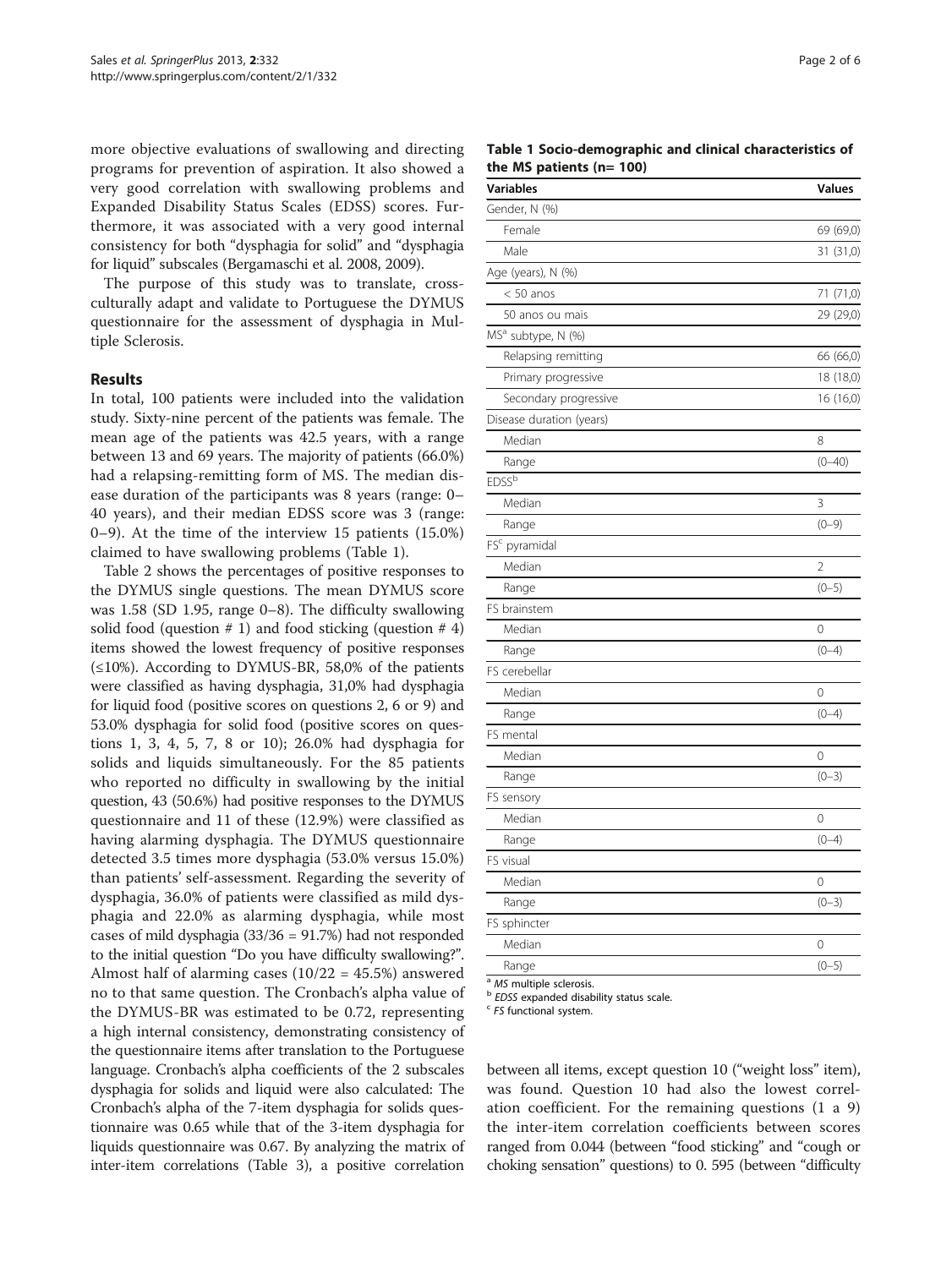<span id="page-2-0"></span>Table 2 Percentages of positive responses to the DYMUS-BR single questions

| <b>DYMUS-BR</b> questions                                                               | N(%)      |
|-----------------------------------------------------------------------------------------|-----------|
| 1. Do you have difficulty swallowing solid food (such as meat, bread and the kike)?     | 10(10,0)  |
| 2. Do you have difficulty swallowing liquids (such as water, milk and the like)?        | 17 (17,0) |
| 3. Do you have globus sensation (the feeling of a lump) in your throat when swallowing? | 17(17,0)  |
| 4. Does food stick in your throat?                                                      | 7(7,0)    |
| 5. Do you cough or have a choking sensation after ingesting solid food?                 | 15 (15,0) |
| 6. Do you cough or have a choking sensation after ingesting liquids?                    | 22(22,0)  |
| 7. Do you need to swallow several times before solid foods "goes down" completely?      | 14 (14,0) |
| 8. Do you need to cut food into small pieces be able to swallow it?                     | 24 (24,0) |
| 9. Do you need to take many sips in order to drink?                                     | 14 (14,0) |
| 10. Have you lost weight?                                                               | 18 (18,0) |

swallowing liquids" and "cough or choking sensation" questions).

Construct validity was assessed by using a single-item assessment of perceived dysphagia. Individuals who reported dysphagia in the initial query "Do you have difficulty swallowing?" obtained a significantly higher DYMUS-BR score (median 5, range  $1 - 8$ ) compared with those not perceiving dysphagia (median 1, range 1–6), supporting the ability of the questionnaire to discriminate between individuals with and without dysphagia ( $p < 0.001$ ). In addition, Spearman's correlation coefficients were positive  $(r_s = 0.357)$  and show that there was a significant correlation between the both measures (P value= 0.01), suggesting that the two scales were virtually interchangeable in assessing dysphagia.

# Discussion

Until the year 2008, it had not been described in the scientific literature any assessment tool to access the risk of dysphagia specifically in MS patients. Bergamashi and his coworkers (Bergamaschi et al. [2008, 2009\)](#page-5-0) developed and validated in a large population (1,734 patients) the DYMUS questionnaire, the subject of this study.

The translation, cross cultural adaptation and validation of questionnaires must be carefully performed. Beaton et al.

([1976\)](#page-5-0) emphasized that a poor translation process can result in a non-equivalent to the original instrument. The lack of equivalence can limit the comparison of results obtained in populations separated by their own languages and cultures. In this study, the careful execution of each of these steps aimed the maintenance of the unique properties of the questionnaire, which was reinforced by conducting a pilot study with 40 MS patients and the participation of the experts committee, ensuring content and comprehensibility validity (or face validity) of the Brazilian version of the questionnaire.

In the validation set, more than half (50.6%) of the 85 patients who reported no difficulty in swallowing in the initial question had positive responses to the DYMUS questionnaire and 12.9% of these were classified as having alarming symptoms of dysphagia, pointing to a significant percentage of silent cases, who were identified only by DYMUS. Although we have no knowledge of another published study using the DYMUS questionnaire by way of discussion, we cite the study of Terré-Bolliart et al. ([2004\)](#page-5-0) in which, correlating the clinical and VFSS evaluations, found differences in the results obtained by these different forms to assessment of dysphagia, emphasizing the importance of the association of clinical and instrumental methods to evaluate the swallowing

Table 3 Reliability analysis based on the DYMUS\_BR inter-item correlation

|             |       |         |       |         |       |       |       |         |       | Question 1 Question 2 Question 3 Question 4 Question 5 Question 6 Question 7 Question 8 Question 9 Question 10 |
|-------------|-------|---------|-------|---------|-------|-------|-------|---------|-------|----------------------------------------------------------------------------------------------------------------|
| Question 1  | 1,000 |         |       |         |       |       |       |         |       |                                                                                                                |
| Question 2  | ,204  | 1,000   |       |         |       |       |       |         |       |                                                                                                                |
| Question 3  | ,293  | ,150    | 1,000 |         |       |       |       |         |       |                                                                                                                |
| Question 4  | ,300  | ,189    | ,189  | 1,000   |       |       |       |         |       |                                                                                                                |
| Question 5  | ,420  | ,332    | ,257  | ,434    | 1,000 |       |       |         |       |                                                                                                                |
| Question 6  | ,306  | ,595    | ,145  | ,044    | ,047  | 1,000 |       |         |       |                                                                                                                |
| Question 7  | ,442  | ,124    | ,124  | ,228    | ,395  | ,134  | 1,000 |         |       |                                                                                                                |
| Question 8  | ,281  | ,369    | ,182  | ,213    | ,420  | ,323  | ,313  | 1,000   |       |                                                                                                                |
| Question 9  | ,250  | ,354    | ,124  | ,115    | ,153  | ,273  | ,336  | ,246    | 1,000 |                                                                                                                |
| Ouestion 10 | .017  | $-.004$ | ,134  | $-.027$ | ,095  | ,003  | ,036  | $-.020$ | ,036  | 1,000                                                                                                          |

\* In bold, negative correlations.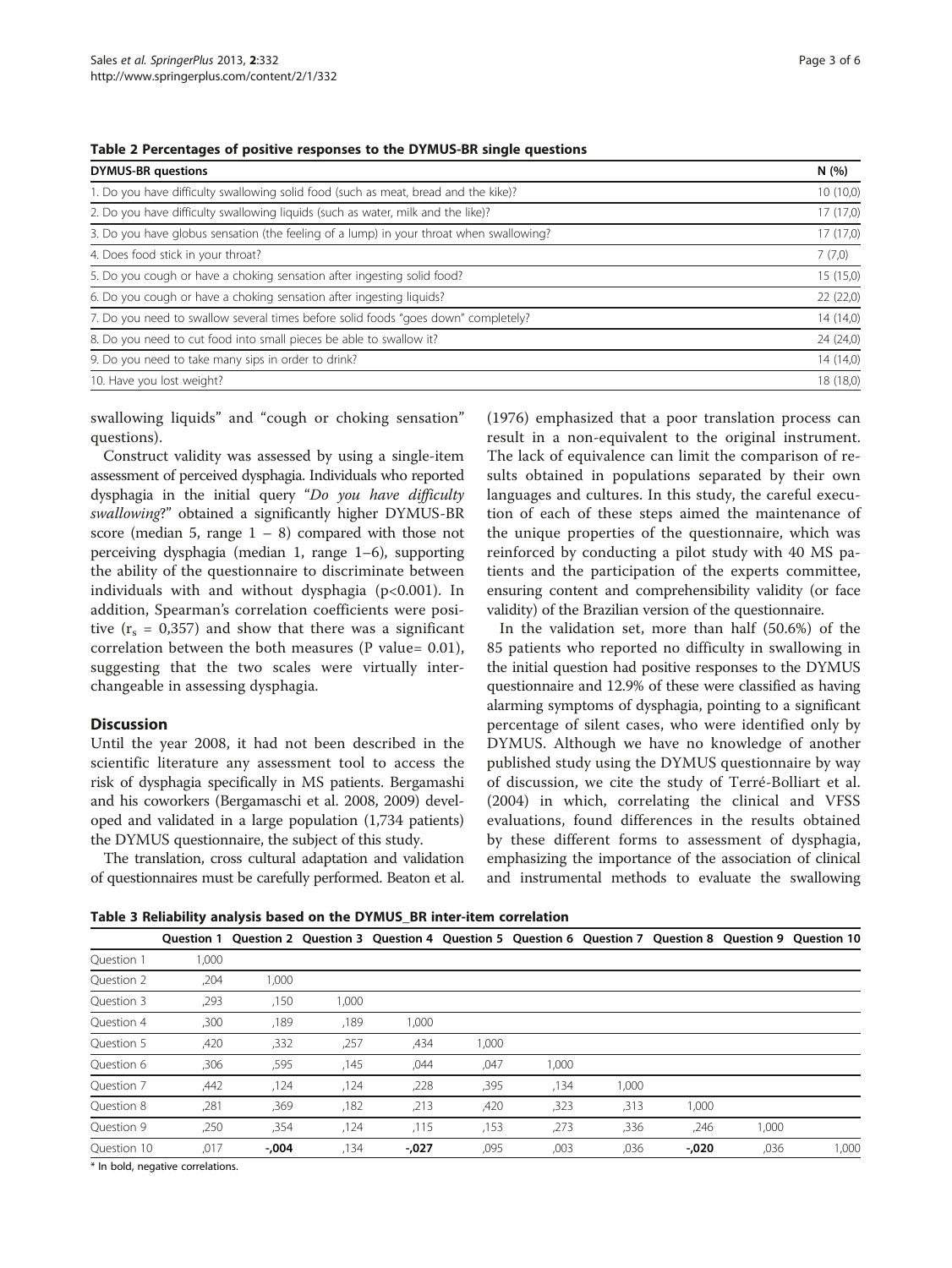process in patients with MS. Also Weisner et al. [\(2002](#page-5-0)) studied patients with MS through VFSS, and found swallowing disorders in 75% of patients without clinical signs and symptoms of dysphagia, demonstrating that even patients without symptoms or complaints of dysphagia may have impairments in swallowing. Leder et al. ([1998](#page-5-0)) detected silent aspiration in half of the patients with different neurological degenerative disorders, including multiple sclerosis. These results point to the importance of early identification of MS patients with risk of dysphagia, especially those without clinically evident symptoms of swallowing disorders.

By applying DYMUS-BR, 58% of patients were classified as having some type of swallowing disorder. In the original study developed by Bergamaschi et al. ([2008](#page-5-0)), the prevalence of dysphagia measured by DYMUS was 35%. On the other hand, in the DYMUS validation process (Bergamaschi et al. [2009\)](#page-5-0), 31% of patients had at least one abnormal response on the questionnaire. Using other methods to determine the prevalence of dysphagia in MS patients, Poorjavad et al. ([2010\)](#page-5-0) found that 31.7% of the 101 analyzed patients had dysphagia.

The higher values obtained in our study may be attributed to the absence of obvious clinical signs and symptoms of swallowing disorders.

The final version of the DYMUS-BR questionnaire, whose internal consistency was classified as high (Cronbach's alpha coefficient 0.730), can be considered as reliable, due to the degree of homogeneity of items. The subscales dysphagia for liquids (Cronbach's alpha coefficient  $= 0.673$ ) and dysphagia for solids (Cronbach's alpha coefficient = 0.670) showed satisfactory internal consistencies. In the original validation of the DYMUS, Bergamaschi et al. obtained, the following coefficients: 0.914 (10-item DYMUS questionnaire), 0.885 (dysphagia for solids) and 0.864 (dysphagia for liquids) (Bergamaschi et al. [2009](#page-5-0)).

In the original version of the DYMUS questionnaire, the question 10 (do you have weight loss?) Was less correlated to other questions, getting still the second lowest frequency of positive responses (8.3%), but even so it has been kept in the questionnaire.in our study, question 10 was also the only one which was not a positive correlation and low correlation coefficient. this can be explained by the fact that in our study, the mean disease duration of MS patients was 8 years old, with a median EDSS of 3, which shows no or mild degree of disability. The association between weight loss and dysphagia is found in the evolutionary course of neurological disorders, being found more often in advanced stages of the disease, where there is greater functional dependency and difficulty swallowing, which may explain the lower scores on question 10.

To our knowledge, there is only one validation study of the DYMUS questionnaire (Bergamaschi et al. [2009](#page-5-0)). Because of this, by way of comparison, the results

obtained were analyzed in the light of other validation studies for the diagnosis of dysphagia. For the construct validity, Dwivedi et al. [\(2010\)](#page-5-0) have analyzed a cohort of 31 head and neck cancer patients using the correlation coefficient and Mann–Whitney U-test in the validation process of the Sydney Swallow Questionnaire. Both were statistically significant ( $P < 0.01$ ), as in the present study. In the validation process of the Mayo Dysphagia Questionnaire, Grudell et al. [\(2007\)](#page-5-0) found excellent Spearman rank correlation coefficients values (range of 0.87-0.98). In another study, Chen et al. ([2001](#page-5-0)) developed and validated a dysphagia-specific quality-of-life questionnaire for head and neck cancer patients with Spearman rank correlation coefficients between 0.21 and 0.52. In the current study the coefficient was 0.357, indicating significant positive correlations (P value = 0.01).

The main limitation of our study was that DYMUS is a screening test and like other screening procedures was designed to identify high-risk patients with a specific problem and has been designed to detect signs of dysphagia and its main characteristics in MS patients. Future studies should be focused to analyze correlations between the DYMUS-BR scores and instrumental tools for evaluations of dysphagia such as Videofluoroscopy or FEES. Studies with larger populations are also needed in order to better analyze the types and characteristics of oropharyngeal dysphagia in Brazilian patients with Multiple Sclerosis.

# Conclusion

In conclusion, the Brazilian version of the DYMUS questionnaire kept the features originally described, demonstrating to be a reliable, valid, consistent and easy tool to detect the risk of dysphagia in MS patients, that can also be used by healthcare professionals to pre-select patients who could be submitted for more specific instrumental analyses, and to address to programs for prevention of aspiration.

# Method

# Study sample

A sample of MS patients based on the McDonald criteria (McDonalds et al. [2001\)](#page-5-0) in the clinical types Relapsing-Remitting (RRMS), Primary Progressive (PPMS) and Secondary Progressive (SPMS), who were visited at the Multiple Sclerosis outpatient Clinic of Hospital of Lagoa, Rio de Janeiro, Brazil, were recruited to this study between August 2009 and June 2010.

Patients with other idiopathic demyelinating diseases; patients with no confirmed MS diagnosis; patients in an acute relapse; and patients incapable of verbal communication were excluded from this study. The authors of the original version of the DYMUS questionnaire authorized the translation and cross-cultural adaptation to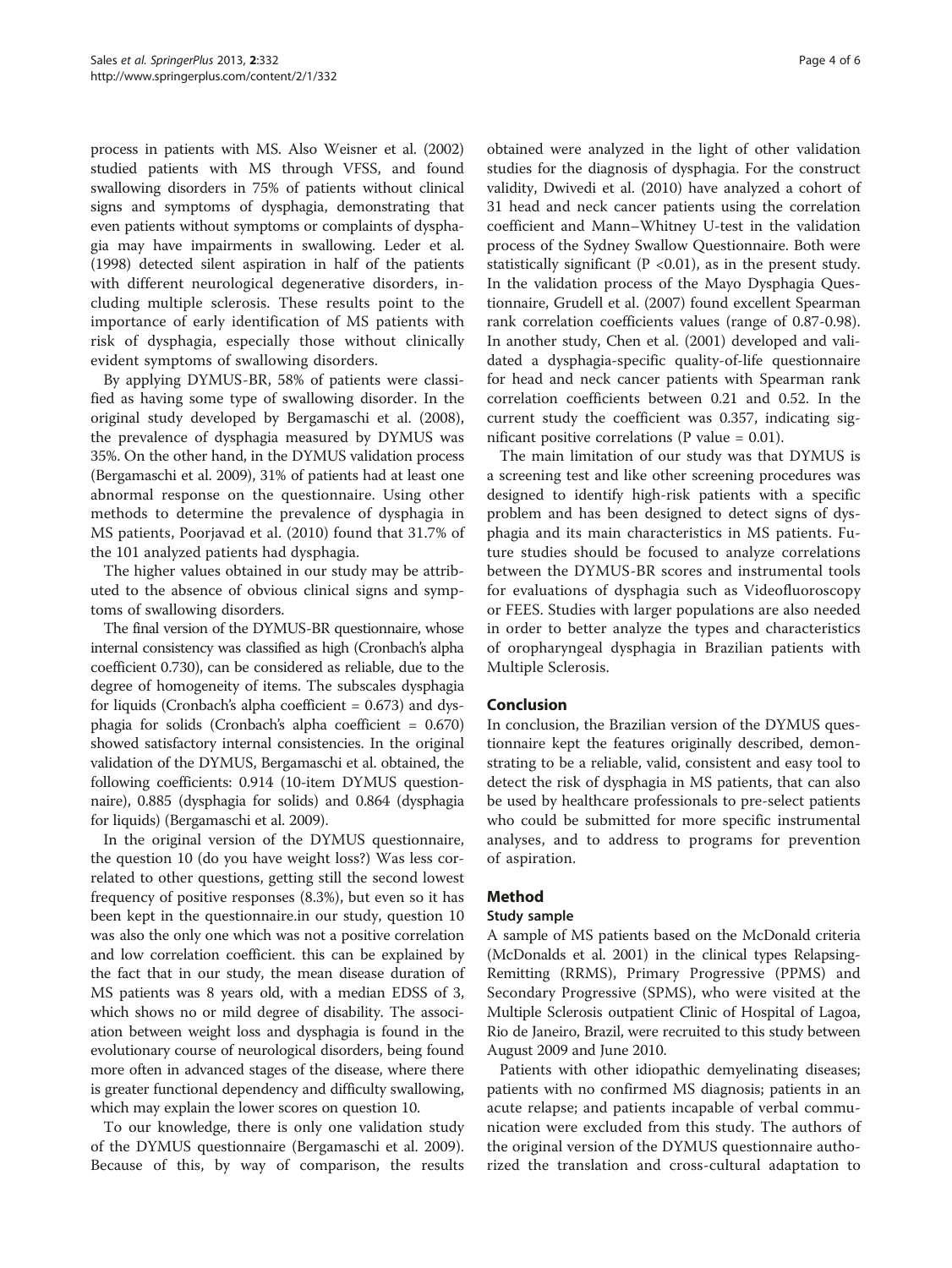the Portuguese language. The study was approved by the Ethics and Research Committee of Federal University of the State of Rio de Janeiro  $-UNIRIO$  (n° 0036.000-09) and all patients signed the informed consent form.

# Instrument

The DYMUS is a self-reported questionnaire composed by 10 questions that evaluate two dimensions: dysphagia for solids (positive scores in questions 1, 3, 4, 5, 7, 8 or 10) and dysphagia for liquids (positive scores in questions 2, 6 or 9). All the answers are dichotomous, coded as 1 or 0, depending on the presence or the absence of the event. The total score is achieved by the sum of the two dimensions, ranging from 0 to 10 points. Dysphagia is identified by at least one abnormal response and is considered alarming when the score is equal to or higher than three (Bergamaschi et al. [2008, 2009\)](#page-5-0).

At the time of the examination all the patients were asked whether they had swallowing problems and after that, irrespective of their response, the DYMUS questionnaire was administered by a trained speech pathologist.

The Expanded Disability Status Scale (FS/EDSS) (Kurtzke [1983\)](#page-5-0) was used as a standardized neurological examination. The EDSS assesses neurological impairment and disability and was performed by a trained doctor. EDSS score varies between 0 and 10, a high score indicates a more severe disability (Sonder et al. [2012;](#page-5-0) Kurtzke [1983\)](#page-5-0).

# Translation, back-translation and cross-cultural adaptation of questionnaire

The translation, including forward and backward translations, and the cross-cultural adaptation of the DYMUS questionnaire were carried out according to international standards. The criteria proposed by Guillemin et al. [\(1993](#page-5-0)) and Beaton et al. ([1976](#page-5-0)) we used, fulfilling the 5 steps for translation and cultural adaptation. The original version of the DYMUS questionnaire was translated to Portuguese by two Brazilian translators who were fluent in English, one being a health professional (speech and language therapist) and the other with no technical/scientific knowledge of the topic under study. The two translations were compared by the researcher in charge and the required adjustments were subsequently made with the consent of both translators resulting into a single version of the translation. This version was back translated into English by two bilingual translators, whose mother tongue is English, who had no access to the original English version of the questionnaire, thus preserving its ambiguity. The backward translation was compared and considered equivalent to the original version.

In the second phase of the study, comprehensibility and content validity of the questionnaire were tested using cognitive interviews with 40 MS patients (pilot study). In order to improve the intelligibility of the instruments

when necessary and optimize the face and content validity for the main study, each patient was asked to explain what had understood about each question.

A committee composed by four health professionals with experience in neurology and dysphagia (one speech therapist, two neurologists and one physical education), bilingual, revised the produced versions in light of the difficulties presented by patients, making the semantic and idiomatic modifications as necessary. Questions 1, 2, 5, 8 and 10 were comprised of 100% of patients. Based on the information obtained, adjustments had to be made to questions 3, 4, 6, 7 and 9, besides substituting the words "deglute and deglutition" for "swallow", given that those words were not understood by the patients. Furthermore, one patient had difficulty understanding the question 3  $(2.5\%)$ , two  $(5.0\%)$  in question 4 and 6, three  $(7.5\%)$  on question 9 and 11 in question 7 (27.5%).

The definitive Brazilian version, named DYMUS-BR, was produced after the face and content validity results in the pilot study had been approved by this committee. The final version of the questionnaire was maintained with 10 questions, similar to the original version (Additional file [1](#page-5-0)).

# Reliability and construct validity

To evaluate the reliability of the DYMUS-BR questionnaire we computed Cronbach alpha (Cronbach [1951\)](#page-5-0), which is a reliability coefficient based on internal consistency. The internal consistency was estimated by Cronbach's alpha coefficient for dysphagia as a whole and for dysphagia for solid and liquid. The Cronbach's alpha coefficient was analyzed according to the Instrument Review Criteria (SAC): between 0 to 0.6 unsatisfactory reliability, between 0.6 to 0.7 satisfactory reliability, and between 0.7 to 1.0 high reliability (Scientific Advisory Committee of the Medical Outcomes Trust – SAC Instrument Review Criteria [1995](#page-5-0)). A questionnaire can be considered reliable if obtains values between 0.65 and 1 (Scientific Advisory Committee of the Medical Outcomes Trust – SAC Instrument Review Criteria [1995\)](#page-5-0). In order to evaluate item homogeneity we computed the inter-item correlation matrix. Construct validity was evaluated by testing the operationalization of the measure dysphagia of the questionnaire against the patients' self-assessment of dysphagia, used as a proxy, measured by the response to the initial question "Do you have difficulty swallowing?". To achieve this, a cross-sectional study was performed. As recommended by (Dawson & Trapp [2004\)](#page-5-0) the minimum number of patients to be tested should correspond to 10 patients for each item of the questionnaire to be validated. As DYMUS questionnaire has ten items, the inclusion of 100 patients was sufficient. Mann–Whitney U test was used to determine if differences existed and Spearman's rank correlation coefficient  $(r_s)$  was used to assess the